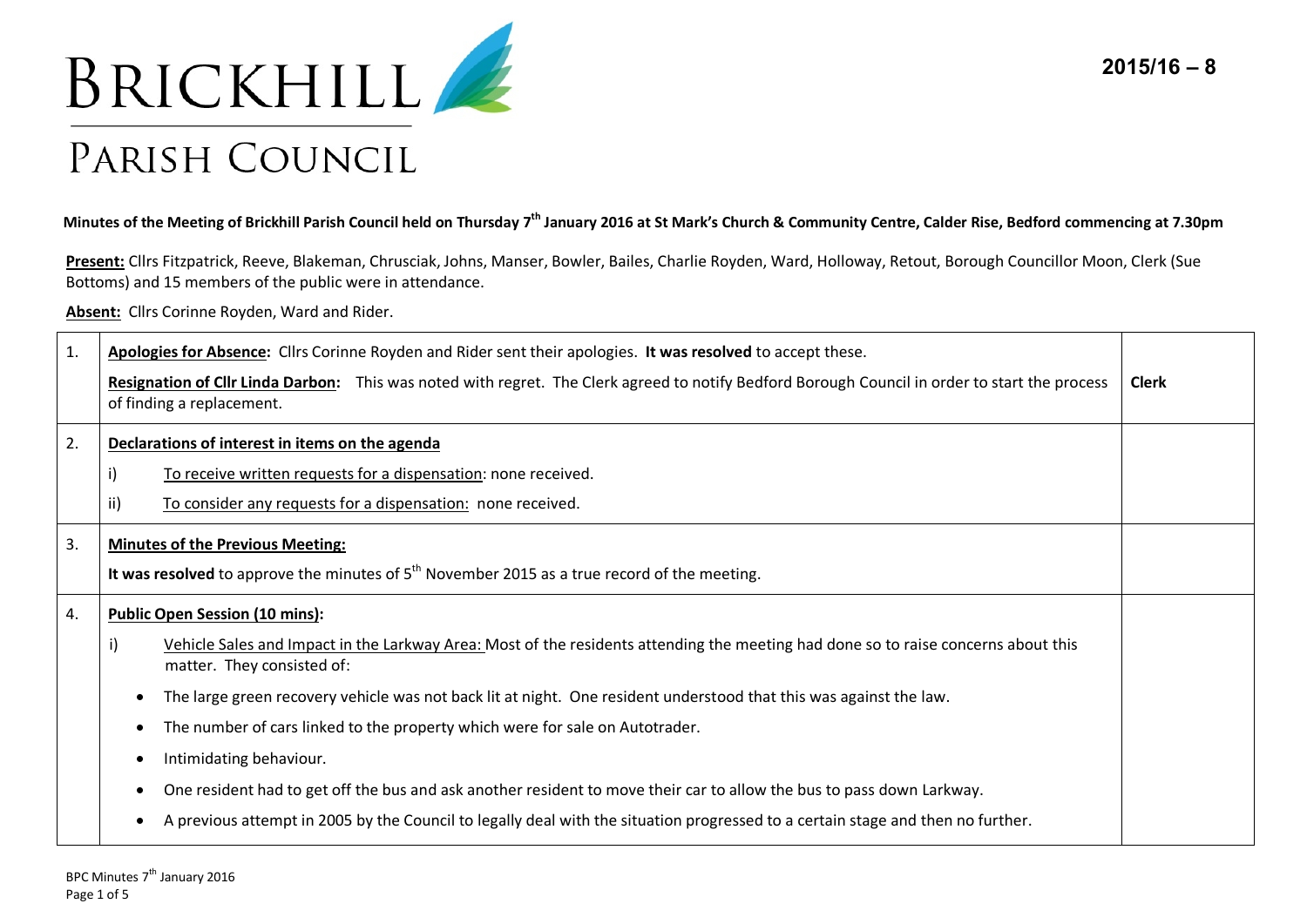┯

|    | Cllr Royden said that Bedford Borough Council were using all available powers to deal with the situation and various Borough departments<br>including, Trading Standards and Health and Safety were working together to try to address this. The case was due to go to court shortly. The<br>Borough Council can take action regarding parking on the grass verges, residents were encouraged to contact Cllr Royden directly should this<br>occur and he would take action. In the case of parking issues, action needed to be taken by the police with encouragement from the Council.<br>Video footage taken of intimidating behaviour should be forwarded to William Walsh, Planning Enforcement Officer at the Borough Council who<br>would forward to the necessary department. Cllr Fitzpatrick had viewed the footage. It was noted that the problem had deteriorated over the<br>last year making it increasingly difficult for the refuse lorry and buses to access the road. Cllr Fitzpatrick suggested that with regards the<br>intimidating behaviour, residents needed to keep a log of what happened, what was said and the time and date. It was agreed to write to the<br>Chief Constable about the unacceptable behaviour. | <b>Clerk</b>                       |
|----|----------------------------------------------------------------------------------------------------------------------------------------------------------------------------------------------------------------------------------------------------------------------------------------------------------------------------------------------------------------------------------------------------------------------------------------------------------------------------------------------------------------------------------------------------------------------------------------------------------------------------------------------------------------------------------------------------------------------------------------------------------------------------------------------------------------------------------------------------------------------------------------------------------------------------------------------------------------------------------------------------------------------------------------------------------------------------------------------------------------------------------------------------------------------------------------------------------------------------------------------|------------------------------------|
|    | The Community Safety Forum meeting was being held on the 14 <sup>th</sup> January, Cllr Royden agreed to get a relevant person from the Borough Council<br>to attend as well as a police representative.                                                                                                                                                                                                                                                                                                                                                                                                                                                                                                                                                                                                                                                                                                                                                                                                                                                                                                                                                                                                                                     | <b>Cllr Royden</b>                 |
|    | Bus Timetables in Brickhill: The resident asked if the parish council could arrange with Stagecoach to display the Grant Palmer<br>ii)<br>timetables on the bus stops which both companies share.                                                                                                                                                                                                                                                                                                                                                                                                                                                                                                                                                                                                                                                                                                                                                                                                                                                                                                                                                                                                                                            | <b>Clerk</b>                       |
|    | It was resolved that the Clerk contact Stagecoach with the request.                                                                                                                                                                                                                                                                                                                                                                                                                                                                                                                                                                                                                                                                                                                                                                                                                                                                                                                                                                                                                                                                                                                                                                          |                                    |
| 5. | To receive an update on Woodlands Park and agree further action: Cllr Bailes recapped on past progress regarding the installation of CCTV. He<br>proposed the installation of identical fixed bullet cameras to be installed at two sites on Ashmead Road; one at the Owl Park end and the other<br>at the Westrope Way end. Two cameras would be installed at each site, in each case one would point at the road for close-in number plate<br>recognition and the other to provide a wider view of the immediate area. The capital cost would be £5,275 + VAT with an annual maintenance<br>of £500. Cllr Retout was reassured by Cllr Bailes that this would not involve the gathering of an information database. Cllr Retout also<br>questioned how it was possible to judge their effectiveness. Information would need to be obtained from Bedford Borough Council CCTV<br>monitoring service.<br>It was resolved to proceed with the option as described allowing an additional 10% costs to be incurred should it be needed.                                                                                                                                                                                                        | <b>Cllr Bailes</b><br><b>Clerk</b> |
| 6. | To agree action with regards the pond adjacent to Rooksmead: Cllr Royden reported that he and Cllr Rider intended to use a large percentage<br>of their ward fund towards improving and upgrading the pond including the possibility of a fountain. A resident requested some form of lighting<br>be included. He hoped that the parish council would also be willing to use some of their funds. There had been issues in the past regarding<br>dead leaves and weeds in the pond, Cllr Royden reported the Borough use of environmentally friendly chemicals and also sonar to keep the<br>weeds at bay. The Clerk reported that she was having a site meeting with Ed Green from TCV and Simon Fisher from the Borough Council on the<br>15 <sup>th</sup> January and would report back.                                                                                                                                                                                                                                                                                                                                                                                                                                                  |                                    |
|    | It was resolved that the parish council were happy in principle to contribute to the upgrading and improvement of the pond and would review<br>commitment to additional works as required.                                                                                                                                                                                                                                                                                                                                                                                                                                                                                                                                                                                                                                                                                                                                                                                                                                                                                                                                                                                                                                                   | <b>Clerk</b>                       |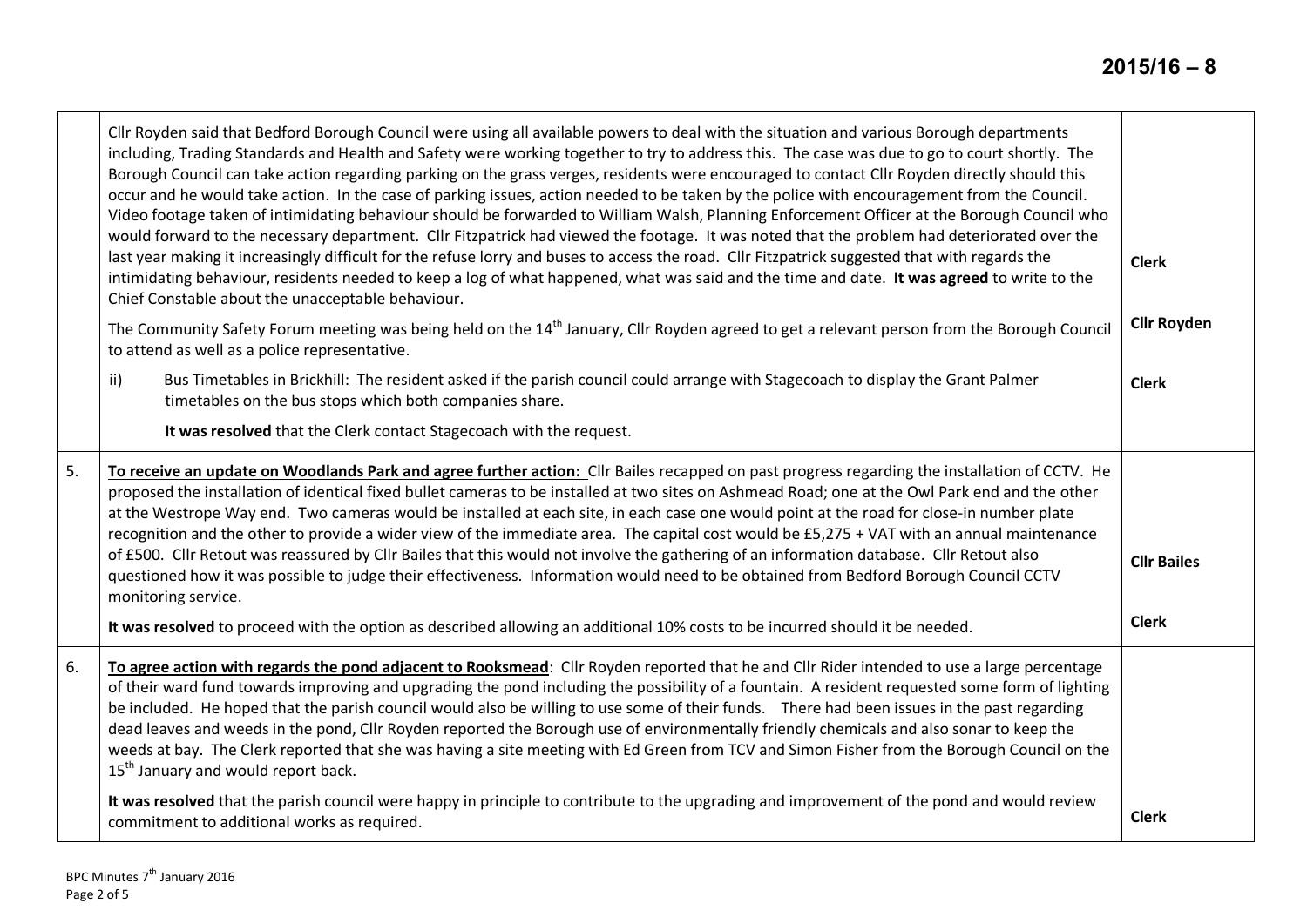## 7. **Financial Matters:**

i) To approve bank reconciliations and any accounts for payment**: It was resolved** to approve the bank reconciliations and the accounts for payment listed below:

| <b>Payee Name</b>               | Reference             | <b>Amount Paid</b>             | <b>Transaction Detail</b>    |
|---------------------------------|-----------------------|--------------------------------|------------------------------|
| Shaun Reilly                    | BACS <sub>61</sub>    | £<br>103.00                    | <b>Allotment Clearance</b>   |
| <b>Bedford Borough Council</b>  | DD                    | $\pmb{\mathsf{f}}$<br>4,244.55 | Salaries November            |
| Paul Riches Skips               | BACS <sub>62</sub>    | £<br>290.00                    | Skip Hire                    |
| <b>NALC</b>                     | BACS <sub>63</sub>    | $\pmb{\mathsf{f}}$<br>30.00    | <b>Accreditation Fee</b>     |
| <b>BATPC</b>                    | BACS <sub>64</sub>    | £<br>70.00                     | Training and Accreditation   |
| iThink Telecom                  | <b>DD</b>             | £<br>19.04                     | Telephone charges            |
| Paul Riches Skips               | BACS <sub>65</sub>    | £<br>290.00                    | Skip hire - Allotments       |
| <b>Bedford Borough Council</b>  | BACS 67               | £<br>686.84                    | <b>Waveney Green</b>         |
| D White                         | BACS <sub>66</sub>    | $\pmb{\mathsf{f}}$<br>5.00     | Key Refund                   |
| Mr Ashople                      | BACS <sub>68</sub>    | $\pmb{\mathsf{f}}$<br>56.00    | Plot and key refund          |
| <b>White Hart Press</b>         | BACS <sub>69</sub>    | £<br>800.00                    | Newsletter (Nov)             |
| A Southern                      | BACS 70               | $\pmb{\mathsf{f}}$<br>23.99    | Colouring competition prizes |
| Jo Barrow                       | BACS 71               | £<br>60.00                     | Newsletter Delivery          |
| Anglian Water                   | BACS <sub>72</sub>    | £<br>483.45                    | Water Bill                   |
| Colemans                        | BACS <sub>73</sub>    | £<br>72.16                     | Stamps and stationery        |
| St Marks Church Community Cent  | 1140                  | £<br>35.00                     | <b>Hall Hire</b>             |
| <b>Bedford Borough Council</b>  | DD                    | £<br>3,284.30                  | Salaries December            |
| S Bottoms                       | BACS 74               | $\pmb{\mathsf{f}}$<br>127.37   | Expenses                     |
| iThink Telecom                  | <b>DD</b>             | £<br>16.93                     | Telephone charges            |
| <b>Information Commissioner</b> | 1141                  | $\pmb{\mathsf{f}}$<br>35.00    | Data Protection Fee          |
| Paul Hawking Gardening Service  | 1142                  | $\pmb{\mathsf{f}}$<br>428.00   | Shrub beds Wav Green         |
|                                 | <b>Total Payments</b> | 11,160.63<br>£                 |                              |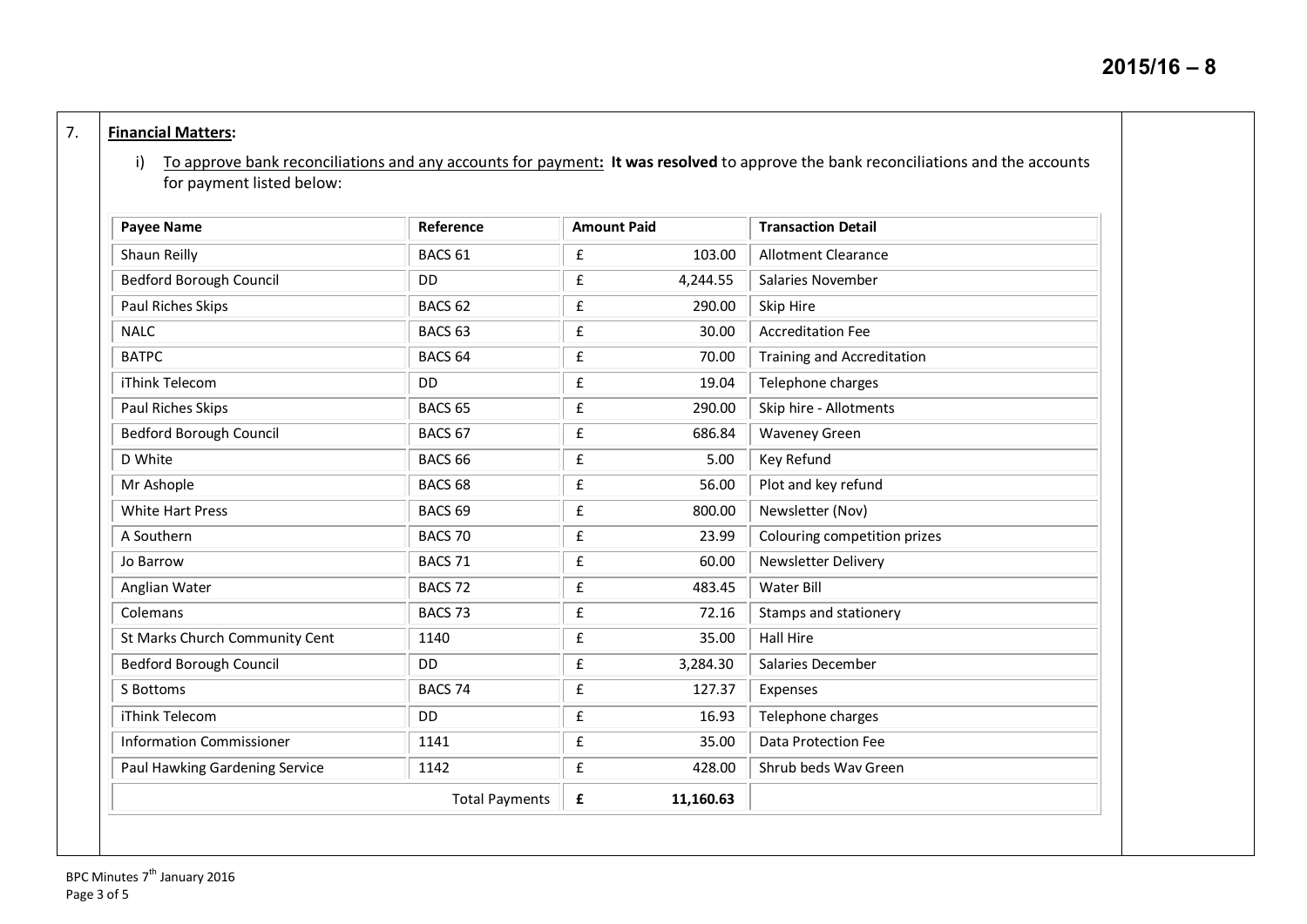$\top$ 

|     | To consider and approve the budget and precept request for 2016-17: Following discussion, it was resolved to accept the budget and to<br>ii)<br>submit a precept request for £116,185.                                                                                                                                                                                                                                                                                                                                                                                                                                                                                                                                                                                              |  |
|-----|-------------------------------------------------------------------------------------------------------------------------------------------------------------------------------------------------------------------------------------------------------------------------------------------------------------------------------------------------------------------------------------------------------------------------------------------------------------------------------------------------------------------------------------------------------------------------------------------------------------------------------------------------------------------------------------------------------------------------------------------------------------------------------------|--|
| 8.  | To receive the response from Stagecoach regarding bus services in Brickhill and agree any action:                                                                                                                                                                                                                                                                                                                                                                                                                                                                                                                                                                                                                                                                                   |  |
|     | The Clerk reported receiving a letter from Stagecoach explaining that they had no plans to re-route any of the existing services. Access to Tesco,<br>Aldi and the crematorium is possible but does involve changing buses.                                                                                                                                                                                                                                                                                                                                                                                                                                                                                                                                                         |  |
| 9.  | To discuss vehicle sales and impact on parking in the Larkway area and agree action:                                                                                                                                                                                                                                                                                                                                                                                                                                                                                                                                                                                                                                                                                                |  |
|     | This had already been discussed under the "Public Open Session" item 4 above.                                                                                                                                                                                                                                                                                                                                                                                                                                                                                                                                                                                                                                                                                                       |  |
| 10. | To receive an update on progress with regards the installation of a replacement window and PV panels at Brickhill Community Centre and<br>agree further action:                                                                                                                                                                                                                                                                                                                                                                                                                                                                                                                                                                                                                     |  |
|     | The Clerk reported that the window was due to be installed in the next few weeks. The Clerk was in the process of chasing the outstanding<br>quotations.                                                                                                                                                                                                                                                                                                                                                                                                                                                                                                                                                                                                                            |  |
| 11. | To receive a report from the Borough Councillors:                                                                                                                                                                                                                                                                                                                                                                                                                                                                                                                                                                                                                                                                                                                                   |  |
|     | Cllr Moon reported 5/6 lights were out on the council adopted roads and 8 on the un adopted roads. He would chase for these to be sorted<br>along with the double yellow lines on the corners of some roads. Cllr Royden reported that the parking restrictions would be re-instated in the<br>Avon Drive Shopping Parade car park shortly. CCTV cameras were temporarily being installed in Stour Way to monitor flooding. Parking around<br>St Thomas More School remained an issue. Perhaps a residents meeting was needed with the school. A resident was looking after the refilling<br>of the dog waste bags. Tree planting would be happening shortly. Cllr Chrusciak asked if Falcon Avenue was to be included. Cllr Royden said it<br>would need to be in a future scheme. |  |
|     | The Clerk raised the issue of parking by Manton Heights employees in Eagle Gardens. Cllr Blakeman raised the problem of delivery lorries<br>visiting Brickhill Lower School parking on the pavement.                                                                                                                                                                                                                                                                                                                                                                                                                                                                                                                                                                                |  |
| 12. | To note the response to the Local Plan 2032:                                                                                                                                                                                                                                                                                                                                                                                                                                                                                                                                                                                                                                                                                                                                        |  |
|     | Cllr Chrusciak summarised his response by noting that the Borough Council needed to give careful consideration to improving the road<br>infrastructure around Brickhill in order to minimise the impact on Brickhill from the new housing development within the Borough as well as the<br>opening of the latest section of the Western By-pass. Cllr Royden thanked Cllr Chrusciak for the quality of the response.                                                                                                                                                                                                                                                                                                                                                                |  |

 $\blacksquare$ 

┱